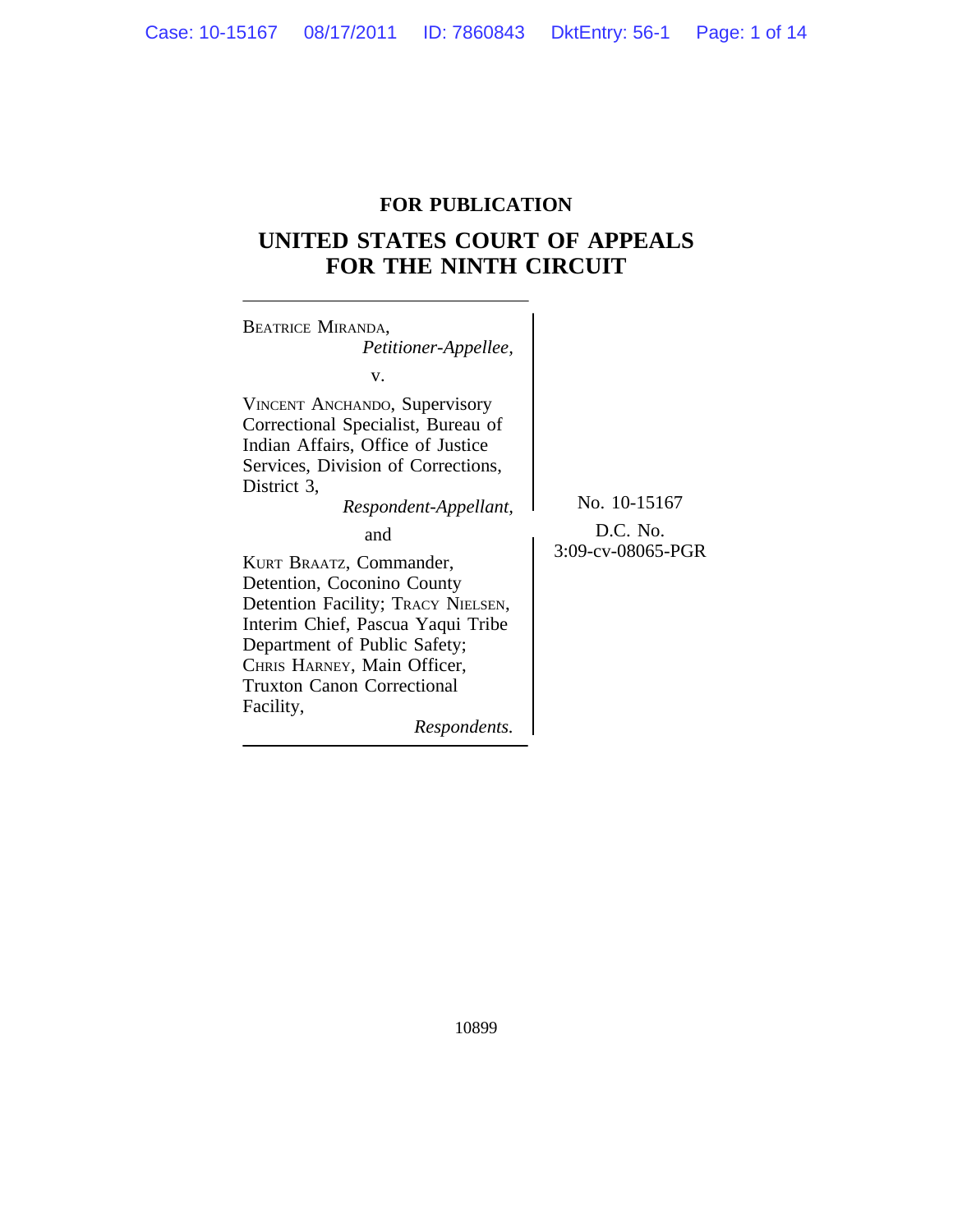<sup>B</sup>EATRICE MIRANDA, *Petitioner-Appellee,* v. TRACY NIELSEN, Interim Chief, Pascua Yaqui Tribe Department of Public Safety, *Respondent-Appellant,* and No. 10-15308 KURT BRAATZ, Commander,<br>Detention Coconino County<br>3:09-cv-08065-PGR Detention, Coconino County Detention Facility, CHRIS HARNEY, OPINION Main Officer, Truxton Canon Correctional Facility; VINCENT ANCHANDO, Supervisory Correctional Specialist, Bureau of Indian Affairs, Office of Justice Services, Division of Corrections, District 3, *Respondents.*

Appeal from the United States District Court for the District of Arizona Paul G. Rosenblatt, Senior District Judge, Presiding

Argued and Submitted June 16, 2011—San Francisco, California

Filed August 17, 2011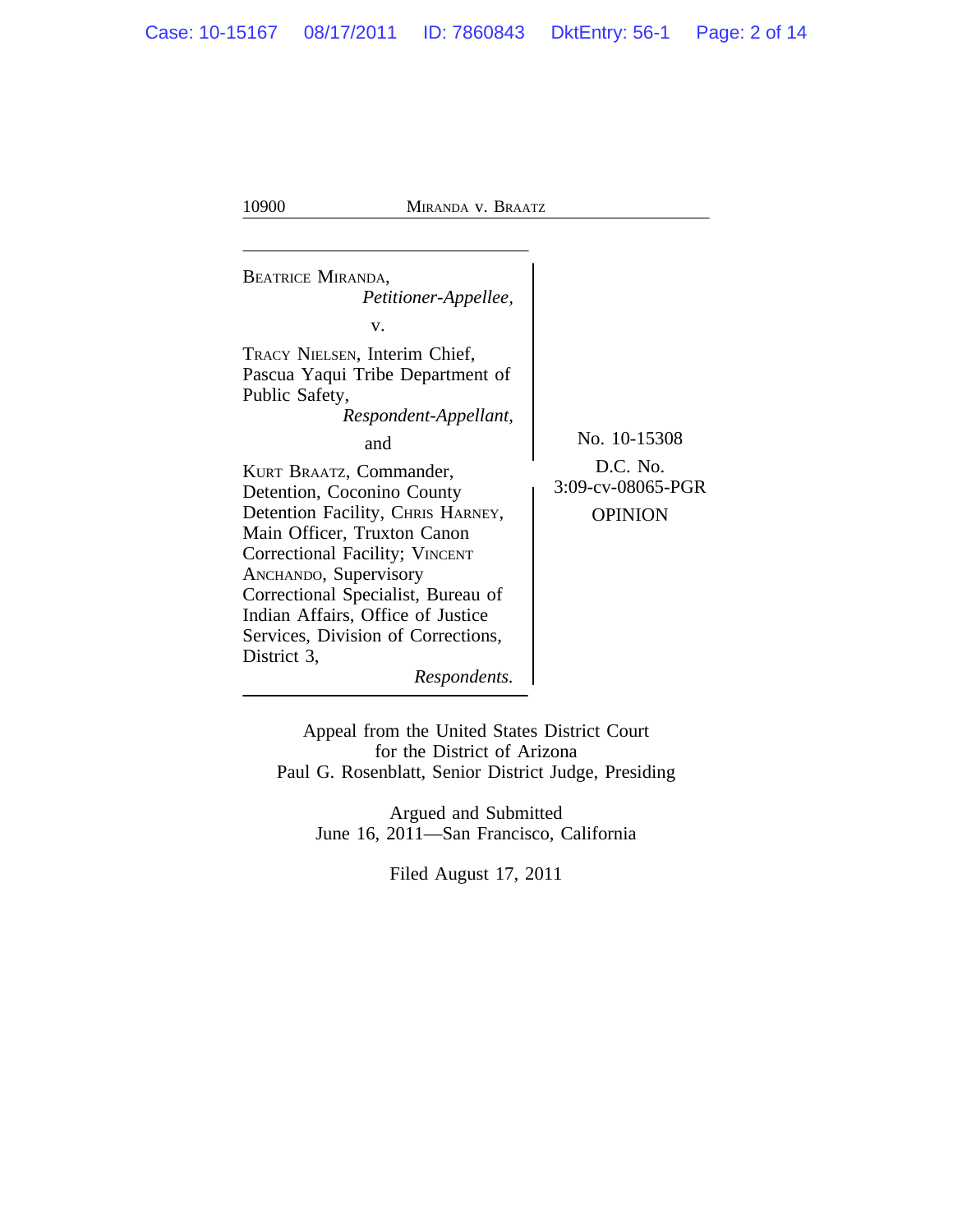Before: Mary M. Schroeder and Carlos T. Bea, Circuit Judges, and Janis L. Sammartino, District Judge.\*

Opinion by Judge Sammartino

<sup>\*</sup>The Honorable Janis L. Sammartino, District Judge for the U.S. District Court for Southern California, San Diego, sitting by designation.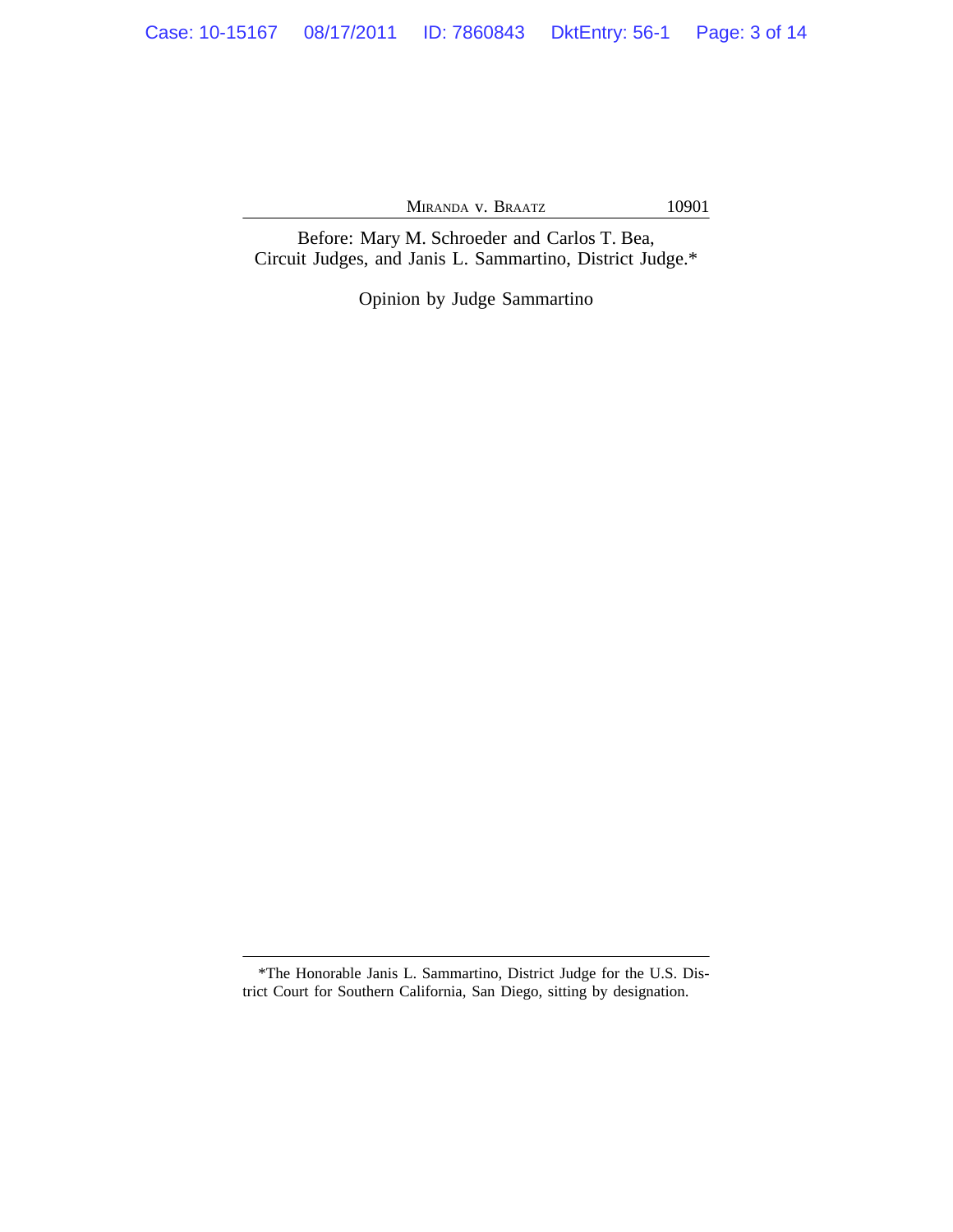## **COUNSEL**

John M. Sands, Federal Public Defender, and Daniel L. Kaplan (argued), Assistant Federal Public Defender, Phoenix, Arizona, for the petitioner-appellee.

Dennis K. Burke, United States Attorney, Randall M. Howe, Deputy Appellate Chief, and Karla Holtis Delord, Assistant U.S. Attorney, Phoenix, Arizona, for the respondent-appellant Vincent Anchando.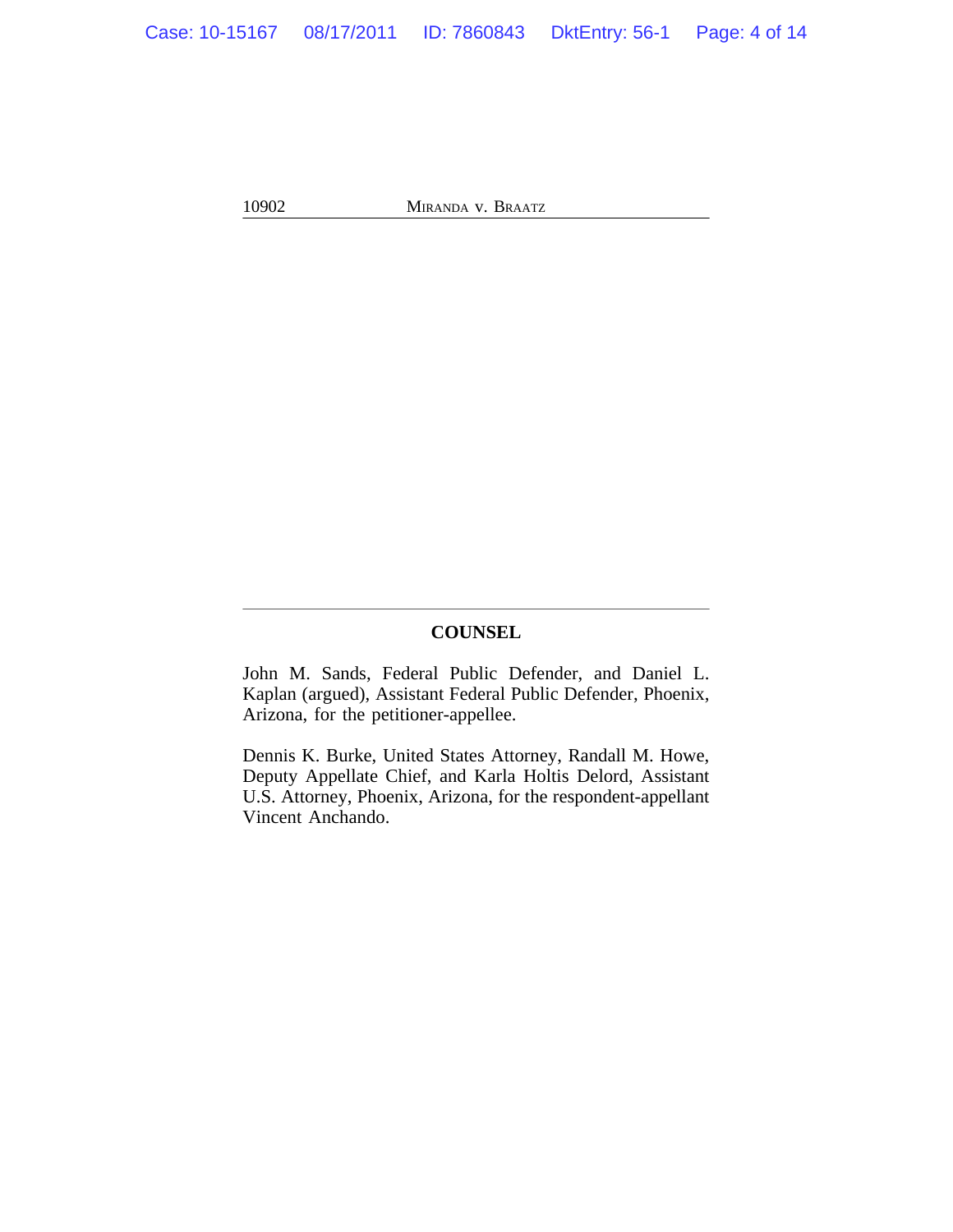Amanda Sampson Burke (argued), and Kimberly Van Amburg, Assistant Attorneys General, Pascua Yaqui Tribe, Office of the Attorney General, Tucson, Arizona, for respondent-appellant Tracy Nielsen.

### **OPINION**

### SAMMARTINO, District Judge:

In these consolidated appeals, Respondents Vincent Anchando and Tracy Nielsen appeal the district court's order granting Petitioner Beatrice Miranda's amended petition for writ of habeas corpus. The Pascua Yaqui Tribal Court convicted Petitioner of eight criminal violations arising from a single criminal transaction. The tribal court sentenced her to two consecutive one-year terms, two consecutive ninety-day terms, and four lesser concurrent terms, for a total term of 910 days' imprisonment. On habeas review, the district court concluded that the Indian Civil Rights Act, 25 U.S.C. § 1302(7) (2009),**<sup>1</sup>** prohibited the tribal court from imposing consecutive sentences cumulatively exceeding one year for multiple criminal violations arising from a single criminal transaction. Respectfully, we disagree with the district court and hold that § 1302(7) unambiguously permits tribal courts to impose up to a one-year term of imprisonment for each discrete criminal violation. We reverse.

### **FACTUAL AND PROCEDURAL BACKGROUND**

Petitioner is an enrolled member of the Pascua Yaqui Tribe (the Tribe). On the evening of January 25, 2008, while drunkenly wandering the Pascua Yaqui Indian Reservation, Peti-

**<sup>1</sup>**Unless otherwise noted, all subsequent references to § 1302 are to the version that was in effect when Petitioner was sentenced. *See infra* note 3.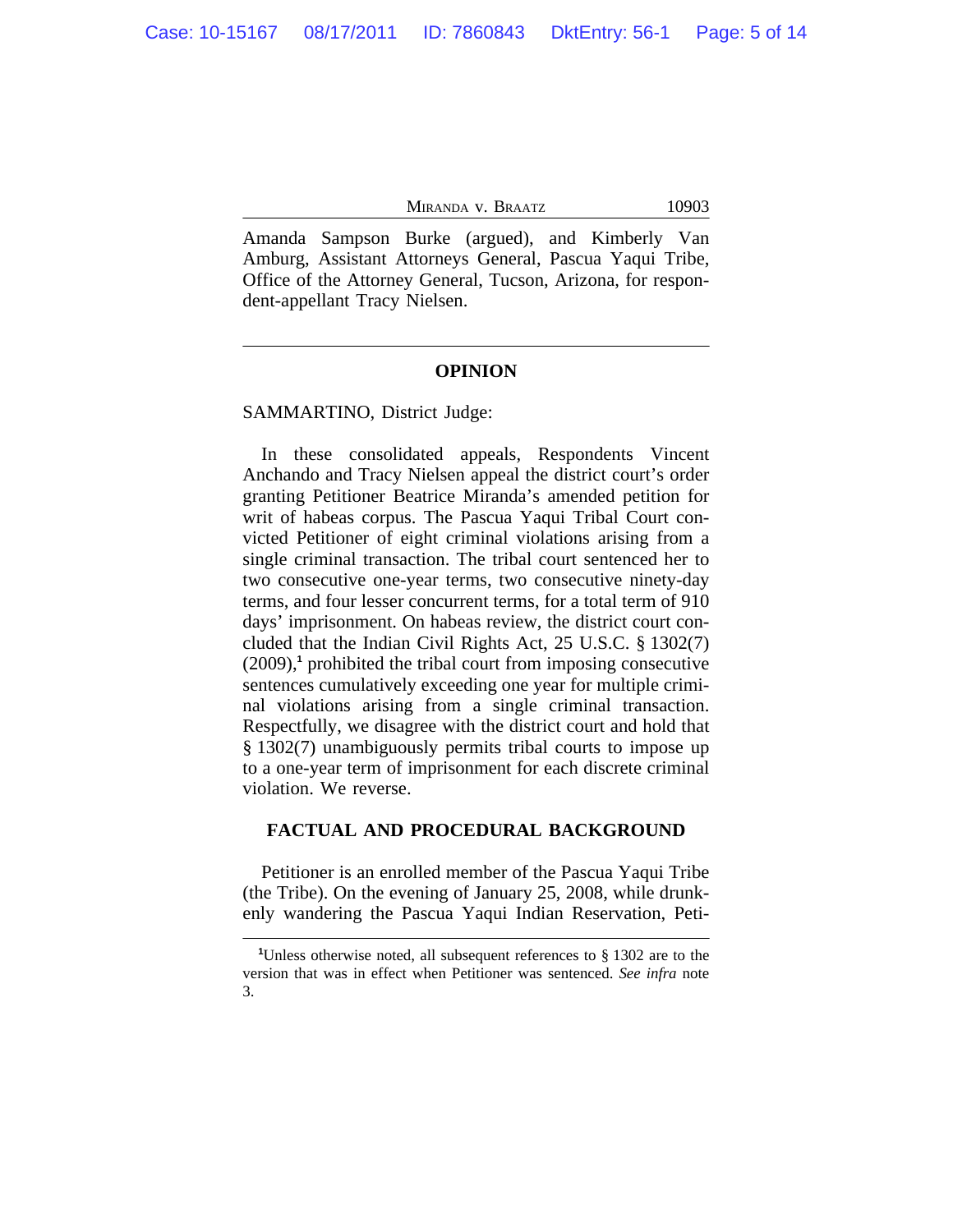tioner stumbled upon M.V.,**<sup>2</sup>** a minor teenager. Apparently believing that M.V. was laughing at her, Petitioner drew a knife and initiated a profanity-laden chase scene across the reservation.

M.V. ran home and alerted her sister, Bridget, that a woman was chasing her with a knife. Bridget went outside to investigate, where she observed an agitated Petitioner, yelling and brandishing the knife. Petitioner ignored Bridget's pleas to leave; instead, she raised the knife and threatened to throw it at the girls. In a last-ditch effort to protect herself and her sister, M.V. took aim with a basketball and launched it at Petitioner, hitting Petitioner squarely in the face.

Petitioner retreated across the street but continued to shout obscenities and threats. She finally left after Bridget called the police, who quickly apprehended Petitioner near the girls' home.

The Tribe filed a criminal complaint charging Petitioner with eight violations of the Pascua Yaqui Tribal Criminal Code: two counts of endangerment, two counts of threatening and intimidating, two counts of aggravated assault, and two counts of disorderly conduct. Petitioner appeared pro se at trial, and the Pascua Yaqui Tribal Court found her guilty on all eight counts. The tribal court sentenced her to a determinate term of 910 days' imprisonment as follows: (1) two consecutive 365-day terms on the aggravated assault counts; (2) two consecutive ninety-day terms on the threatening and intimidating counts; (3) two concurrent sixty-day terms on the endangerment counts; and (4) two concurrent thirty-day terms on the disorderly conduct counts. The sentence was reduced by 114 days for time served.

Petitioner appealed her conviction and sentence to the Pascua Yaqui Tribe Court of Appeals, arguing, *inter alia*, that her

**<sup>2</sup>**Because the victim is a minor, we refer to her using only her initials.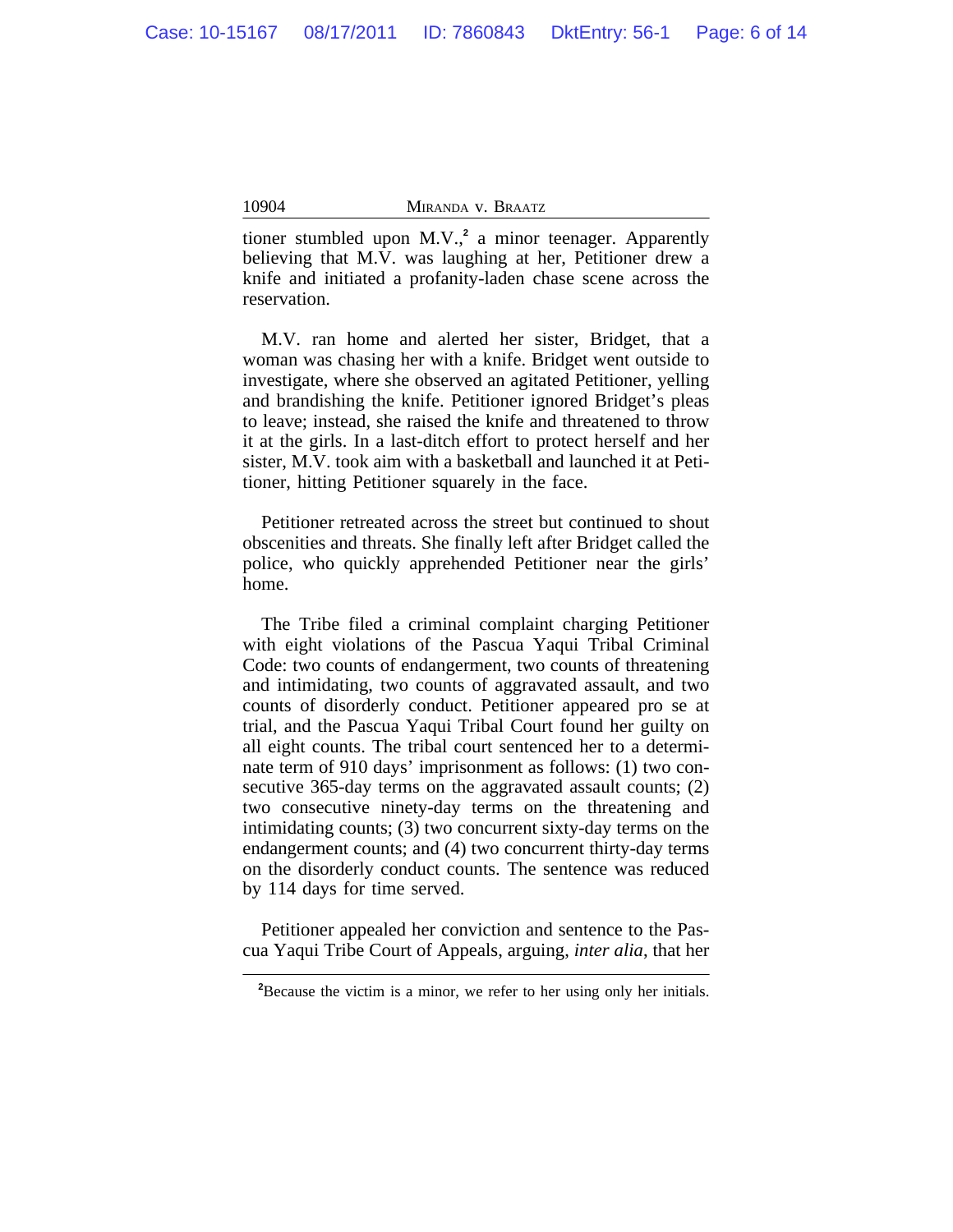910-day sentence violated the Indian Civil Rights Act (ICRA), 25 U.S.C. § 1302(7). The tribal appellate court rejected Petitioner's arguments and affirmed her conviction on all counts.

Petitioner subsequently filed an amended petition for writ of habeas corpus pursuant to 25 U.S.C. § 1303 and 28 U.S.C. § 2241, again arguing that her sentence violated § 1302(7). The parties cross-moved for summary judgment, and the magistrate judge issued a report and recommendation (R&R) advising the district court to grant Petitioner's motion for summary judgment, deny Respondents' cross-motion, and grant Petitioner's amended petition. The magistrate judge explicitly adopted the reasoning of *Spears v. Red Lake Band of Chippewa Indians*, 363 F. Supp. 2d 1176 (D. Minn. 2005), and concluded that, in enacting § 1302(7), "Congress did not intend to allow tribal courts to impose multiple consecutive sentences for criminal violations arising from a single transaction." Therefore, like the *Spears* court, the magistrate judge found that the phrase "any one offense" in  $\S 1302(7)$  meant "a single criminal transaction."

The magistrate judge ordered Respondents to file written objections to the R&R within ten days, subsequently extended to "no later than noon" on January 11, 2010. Both Respondents ultimately filed objections, but did so over four hours late.

On January 12, 2010, the district court adopted the magistrate judge's R&R, granted Petitioner's amended petition, and ordered the tribal court to reduce Petitioner's sentence to one year and release her from custody. Noting the untimeliness of Respondents' objections, the district court nevertheless considered them and found them unpersuasive. The district court agreed with the magistrate judge that "the 'any one offense' language of . . . § 1302(7) [was] properly interpreted to include all tribal code violations committed during a single transaction."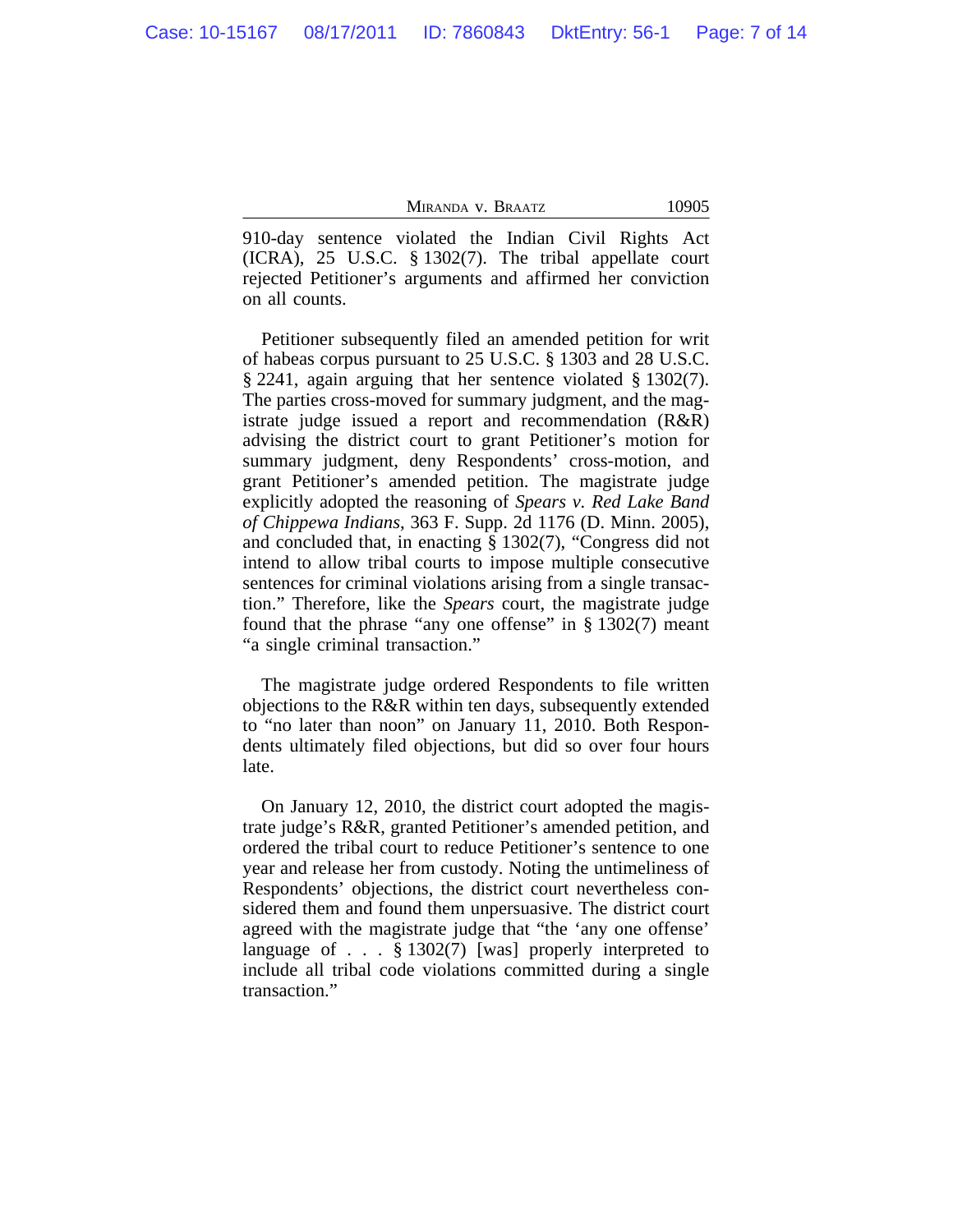### **ANALYSIS**

## **1. Respondents did not waive their right to appeal by filing untimely objections to the magistrate judge's R&R.**

**[1]** Petitioner argues that Respondents' untimely objections to the magistrate judge's R&R waived Respondents' right to appeal the district court's adoption of the R&R. We disagree.

Whether an appellant has waived her statutory right to appeal is a matter of law reviewed de novo. *United States v. Gianelli*, 543 F.3d 1178, 1182 (9th Cir. 2008). Although failure to object to a magistrate judge's factual findings waives the right to challenge those findings, "[i]t is well settled law in this circuit that 'failure to file objections . . . does not [automatically] waive the right to appeal the district court's conclusions of law.' " *Lisenbee v. Henry*, 166 F.3d 997, 998 n.2 (9th Cir. 1999) (quoting *Britt v. Simi Valley Unified Sch. Dist.*, 708 F.2d 452, 454 (9th Cir. 1983), *abrogated on other grounds by United States v. Reyna-Tapia*, 328 F.3d 1114, 1121-22 (9th Cir. 2003) (en banc)); *accord Robbins v. Carey*, 481 F.3d 1143, 1146-47 (9th Cir. 2007); *Baxter v. Sullivan*, 923 F.2d 1391, 1394 (9th Cir. 1991). Rather, "such a failure is a factor to be weighed in considering the propriety of finding waiver of an issue on appeal." *Martinez v. Ylst*, 951 F.2d 1153, 1156 (9th Cir. 1991). If a party has failed both to object to a magistrate judge's legal conclusions and to raise the issues in its opening appellate brief, "waiver is appropriate unless there are circumstances suggesting that it will work a substantial inequity." *Id.* at 1157.

**[2]** Here, Respondents objected to the R&R; granted, they were a little late. Even so, the district court addressed Respondents' objections on their merits, concluding that it was "unpersuaded by the respondents' objections." Moreover, Respondents' arguments on appeal implicate the district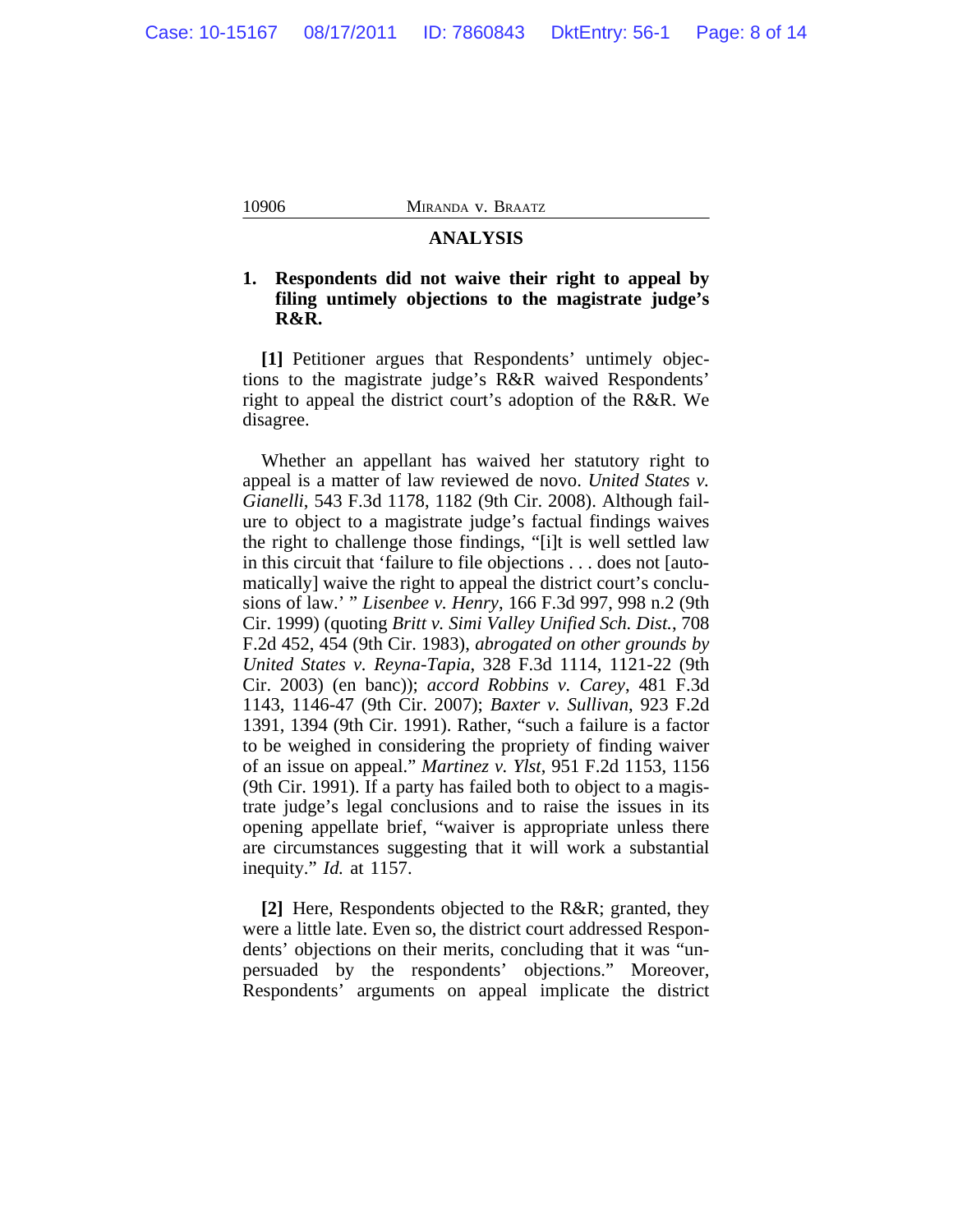court's legal conclusions regarding the meaning of § 1302(7). They do not challenge the magistrate judge's factual findings. Unlike the appellant in *Martinez*, Respondents raised their arguments in their opening appellate briefs. *Id.* at 1156. "Thus, [they are] entitled to the 'ordinary' presumption that failure to object to the magistrate judge's report, 'standing alone,' does not constitute waiver." *Robbins*, 481 F.3d at 1147 (quoting *Martinez*, 951 F.2d at 1156).

# **2. Section 1302(7) unambiguously permits imposition of up to a one-year term of imprisonment for each criminal violation.**

Respondents argue that the district court erred in interpreting § 1302(7) to prohibit tribal courts from imposing consecutive sentences cumulatively exceeding one year for multiple criminal violations arising from a single transaction. More specifically, Respondents contend that the statutory language "any one offense" has a plain meaning, and that the district court erred in relying on the statute's legislative history to manufacture ambiguity in this otherwise clear language. We agree.

We review de novo a district court's decision to grant a petition for writ of habeas corpus filed pursuant to 28 U.S.C. § 2241. *United States v. Lemoine*, 546 F.3d 1042, 1046 (9th Cir. 2008) (quoting *Khotesouvan v. Morones*, 386 F.3d 1298, 1299 (9th Cir. 2004)). The construction or interpretation of a statute is a question of law also reviewed de novo. *United States v. Cabaccang*, 332 F.3d 622, 624-25 (9th Cir. 2003).

"The preeminent canon of statutory interpretation requires us to 'presume that [the] legislature says in a statute what it means and means in a statute what it says there.' " *BedRoc Ltd., LLC v. United States*, 541 U.S. 176, 183 (2004) (alteration in original) (quoting *Conn. Nat'l Bank v. Germain*, 503 U.S. 249, 253-54 (1992)). Thus, statutory interpretation "begins with the statutory text." *Id.* "If the statutory language is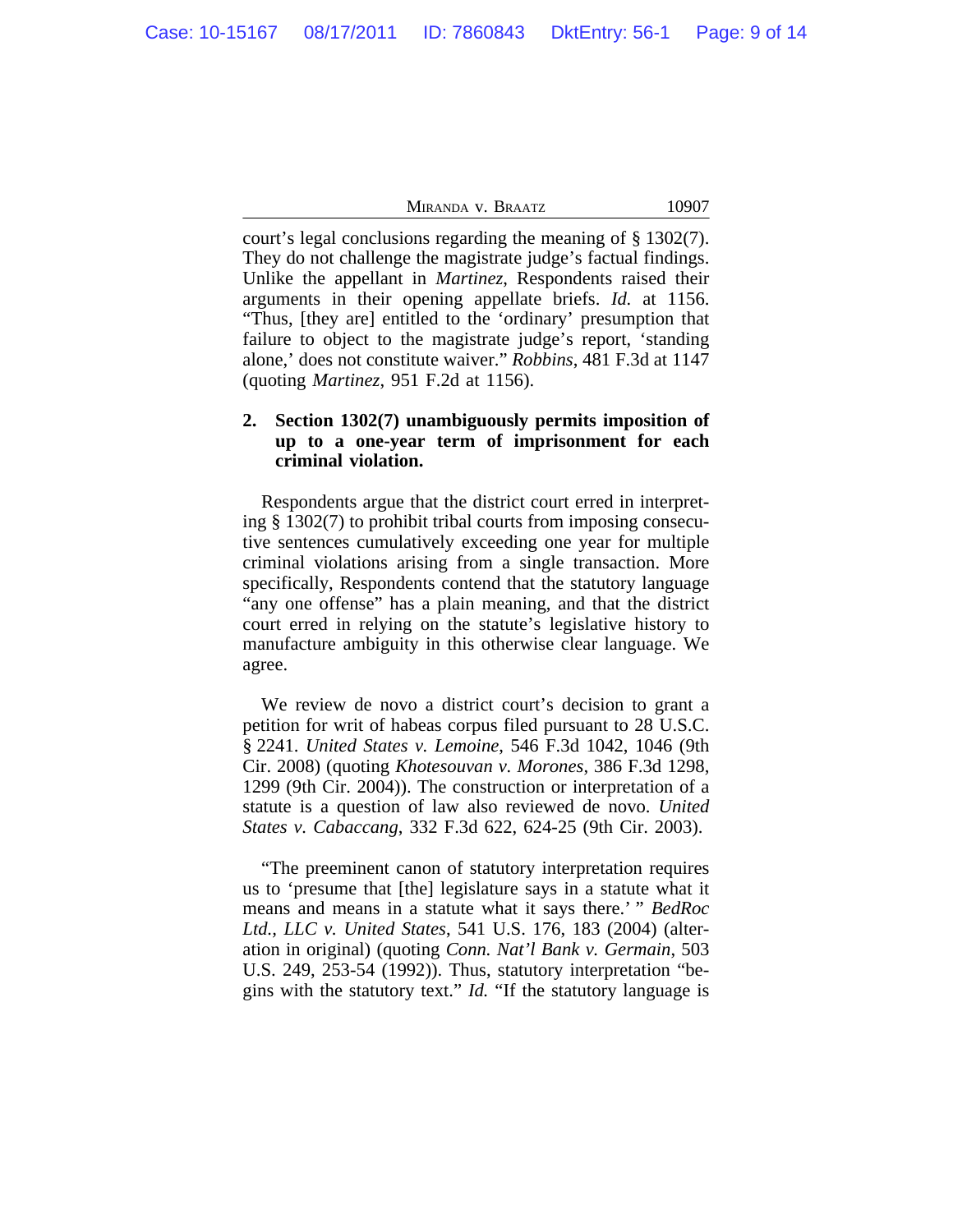unambiguous and the statutory scheme is 'coherent and consistent,' " judicial inquiry must cease. *In re Ferrell*, 539 F.3d 1186, 1190 n.10 (9th Cir. 2008) (quoting *Robinson v. Shell Oil Co.*, 519 U.S. 337, 340 (1997)). Resorting to legislative history as an interpretive device is inappropriate if the statute is clear. *Exxon Mobil Corp. v. Allapattah Servs., Inc.*, 545 U.S. 546, 568 (2005); *accord United States v. Real Property Located at 475 Martin Lane*, 545 F.3d 1134, 1143 (9th Cir. 2008).

"[U]nless otherwise defined, words [of a statute] will be interpreted as taking their ordinary, contemporary, common meaning." *Perrin v. United States*, 444 U.S. 37, 42 (1979). And under the doctrine of *in pari materia*, words in different sections of the same statute should be construed similarly. *Erlenbaugh v. United States*, 409 U.S. 239, 243-44 (1972).

**[3]** Section 1302(7) provides, in relevant part, that an Indian tribe exercising powers of self-government shall "in no event impose for a conviction of *any one offense* any penalty or punishment greater than imprisonment for a term of one year." 25 U.S.C. § 1302(7) (emphasis added). The pre-2010 version of the ICRA did not define "offense" as used in § 1302(7).**<sup>3</sup>** *But see* 25 U.S.C. § 1302(e) (2011) (defining "offense"). Accordingly, we must determine whether the term had an ordinary, contemporary, common meaning in 1968, when Congress enacted the ICRA.

**<sup>3</sup>** In 2010, Congress rewrote § 1302. *See* Tribal Law and Order Act of 2010, Pub. L. No. 111-211, § 234(a), 124 Stat. 2258, 2279-81. Unlike the former version, the amended statute permits up to a three-year term for "any 1 offense" in certain circumstances. 25 U.S.C. §§ 1302(a)(7)(C), (b) (2011). It also explicitly defines "offense" to mean "a violation of a criminal law," *id.* § 1302(e), and permits consecutive sentences up to a cumulative total of nine years, *id.* § 1302(a)(7)(D). However, if a tribal court metes out this enhanced punishment in a single "criminal proceeding," the defendant must receive something akin to the full panoply of procedural rights that would be due a criminal defendant prior to conviction. *Id.* § 1302(c).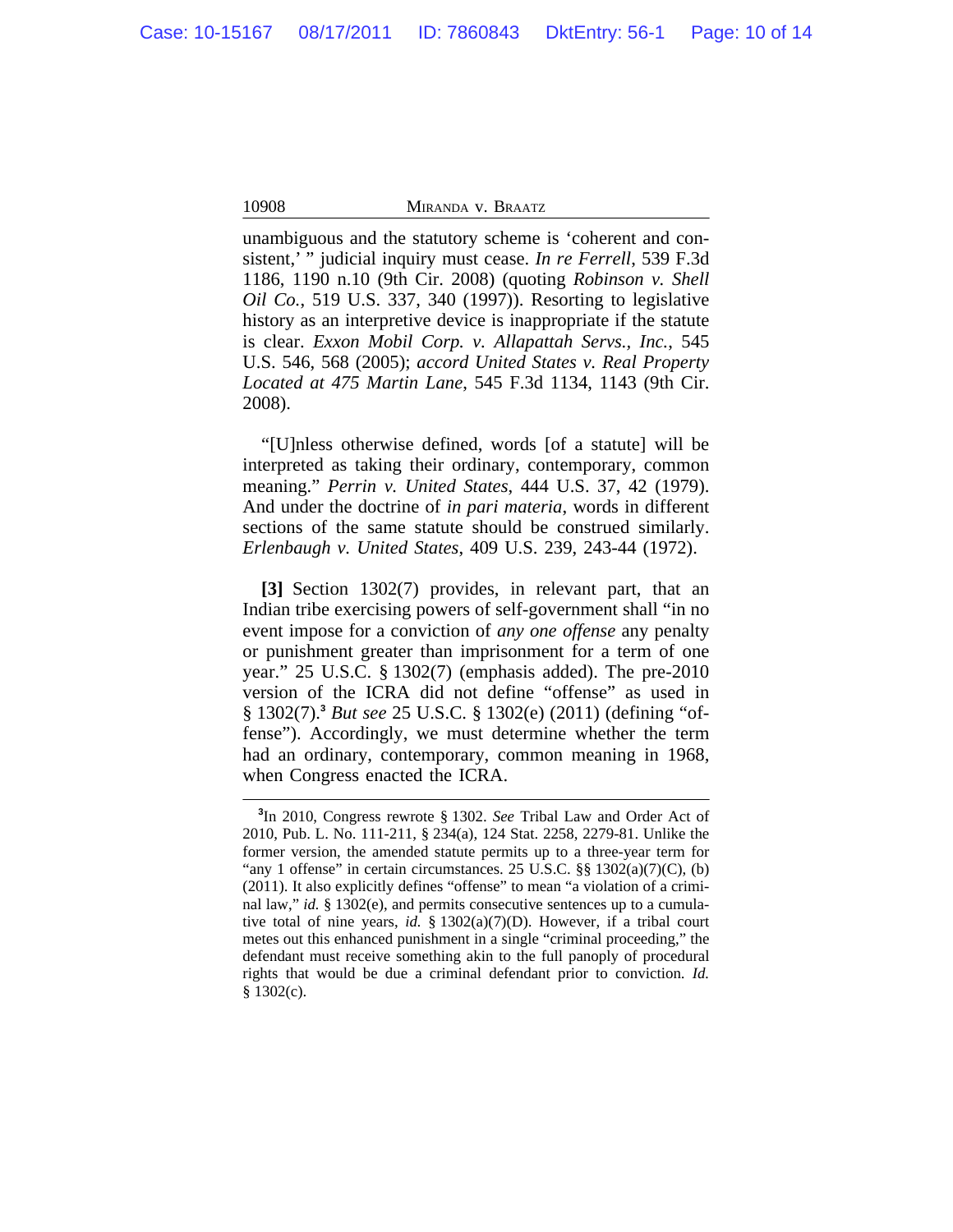**[4]** Contrary to Petitioner's contention, "offense" had an established meaning in 1968: "A crime or misdemeanor; a breach of the criminal laws." BLACK'S LAW DICTIONARY 1232 (4th ed. 1968); *accord* WEBSTER'S SEVENTH NEW COLLEGIATE DICTIONARY 586 (1965) (defining "offense" as "an infraction of law; crime"); WEBSTER'S NEW INTERNATIONAL DICTIONARY 1690 (2d ed. 1959) (defining "offense" as "[a] breach of moral or social conduct; an infraction of law; a crime; . . . any public wrong, whether a crime or misdemeanor"). Contemporary case law illustrates that courts used the term to refer to a violation of a criminal law, in a manner consistent with its established meaning. *See, e.g.*, *United States v. Ewell*, 383 U.S. 116, 127 (1966) (Fortas, J., dissenting) ("In my opinion . . . the Government may not, following vacation of a conviction, reindict a defendant for additional offenses arising out of the same transaction . . . ."); *Milanovich v. United States*, 365 U.S. 551, 558 (1961) (Frankfurter, J., dissenting) ("It is hornbook law that a thief cannot be charged with committing two offenses—that is, stealing and receiving the goods he has stolen."); *Callanan v. United States*, 364 U.S. 587, 597 (1961) (holding that defendant convicted of obstructing commerce by extortion and conspiracy to commit the same had committed "two offenses" such that it was within trial court's discretion to fix separate sentences); *Harris v. United States*, 359 U.S. 19, 22 (1959) ("The three offenses[—sale of narcotics not pursuant to a written order form; purchase, sale, and distribution not in or from a stamped package; and transportation and concealment of illegally imported narcotics—]derived from one transaction, as sale of narcotics."); *Williams v. Oklahoma*, 358 U.S. 576, 584 (1959) ("[M]urder and kidnaping are not the same offense in Oklahoma."); *Am. Tobacco Co. v. United States*, 328 U.S. 781, 789 (1946) ("It long has been settled . . . that a conspiracy to commit a crime is a different offence from the crime that is the object of the conspiracy." (internal quotation marks omitted)); *Barnett v. Gladden*, 375 F.2d 235, 238 (9th Cir. 1967) ("'[T]he test of identity of offenses is whether the same evidence is required to sustain them; if not, then the fact that both charges relate to and grow out of one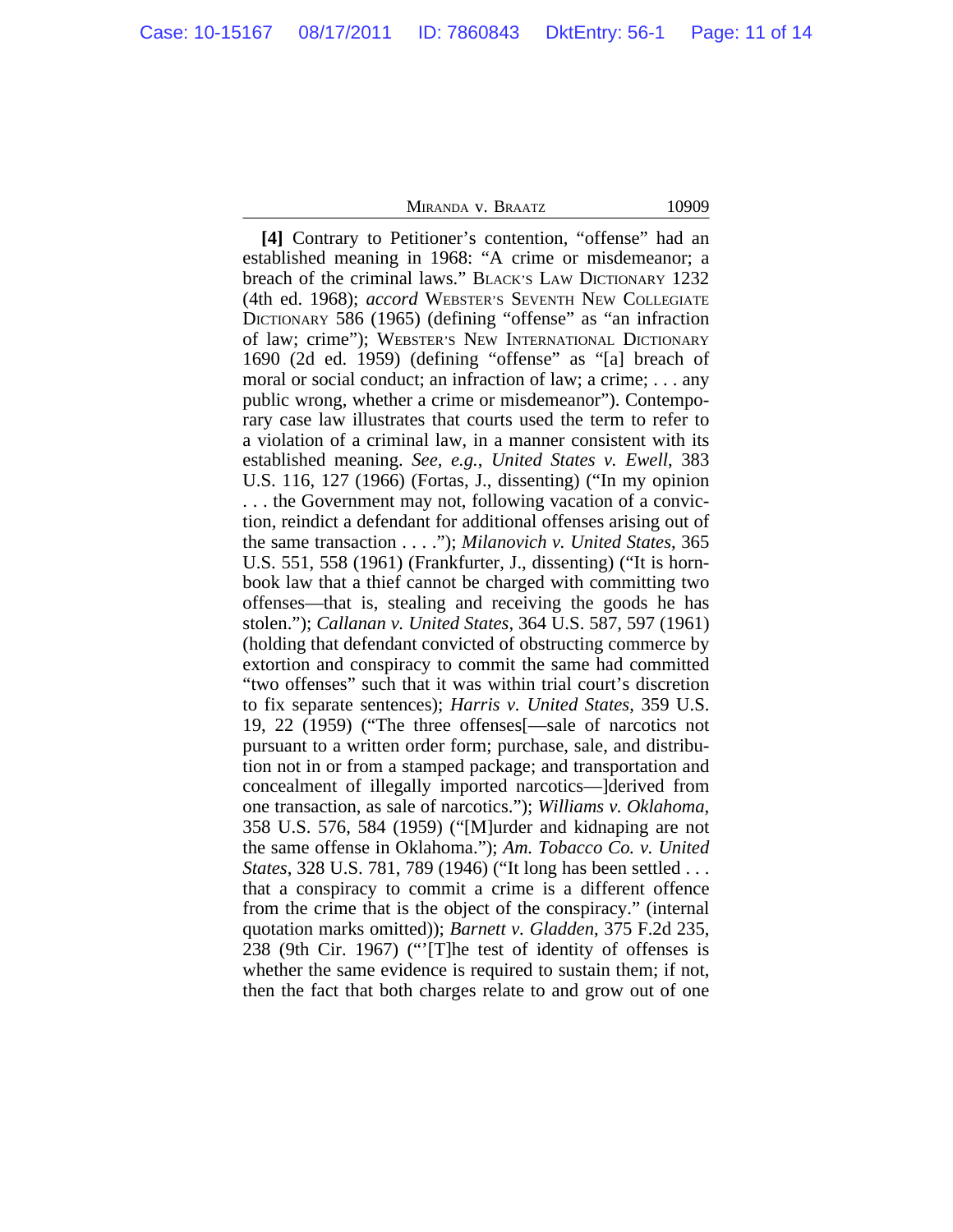transaction does not make a single offense where two are defined by the statute.' " (quoting *Conerly v. United States*, 350 F.2d 679, 681 (9th Cir. 1965)); *Forsberg v. United States*, 351 F.2d 242, 245 (9th Cir. 1965) ("While two statutory offenses are charged in this case, they describe but one assault."); *Wing Jung v. United States*, 312 F.2d 73, 75 (9th Cir. 1962) ("It is settled that the same act or transaction may constitute two distinct federal offenses . . . ."); *Vasquez v. United States*, 290 F.2d 897, 898 (9th Cir. 1961) ("Three separate offenses were . . . charged, all relating to the same transaction—the sale of narcotics, facilitation of the sale of narcotics, and facilitation of the transportation of narcotics.").

**[5]** The ordinary meaning of "offense" in 1968 is also consistent with the meaning of that term in the ICRA's double jeopardy provision. *See* 25 U.S.C. § 1302(3). In *Blockburger v. United States*, 284 U.S. 299, 304 (1932), the Court held that, "where the same act or transaction constitutes a violation of two distinct statutory provisions, the test to be applied to determine whether there are two offenses or only one, is whether each provision requires proof of a fact which the other does not." Twenty-six years later, the Court reaffirmed *Blockburger* in *Gore v. United States*, 357 U.S. 386, 387 (1958), holding that the defendant was properly convicted of "three distinct offenses in connection with the vending of illicit drugs . . . despite the fact that these violations of what Congress had proscribed were compendiously committed in single transactions of vending." Thus, by the time Congress enacted the ICRA in 1968, "offense" as used in the statute's double jeopardy provision had an established meaning—it meant a criminal violation with separate elements of proof, not a single criminal transaction. There is no reason to conclude that Congress meant something different when it used the term in § 1302(7). *See Erlenbaugh*, 409 U.S. at 243-44.

**[6]** The contemporary usage of "offense" to uniformly refer to a violation of a criminal law and its similar meaning in the statute's double jeopardy provision confirm that the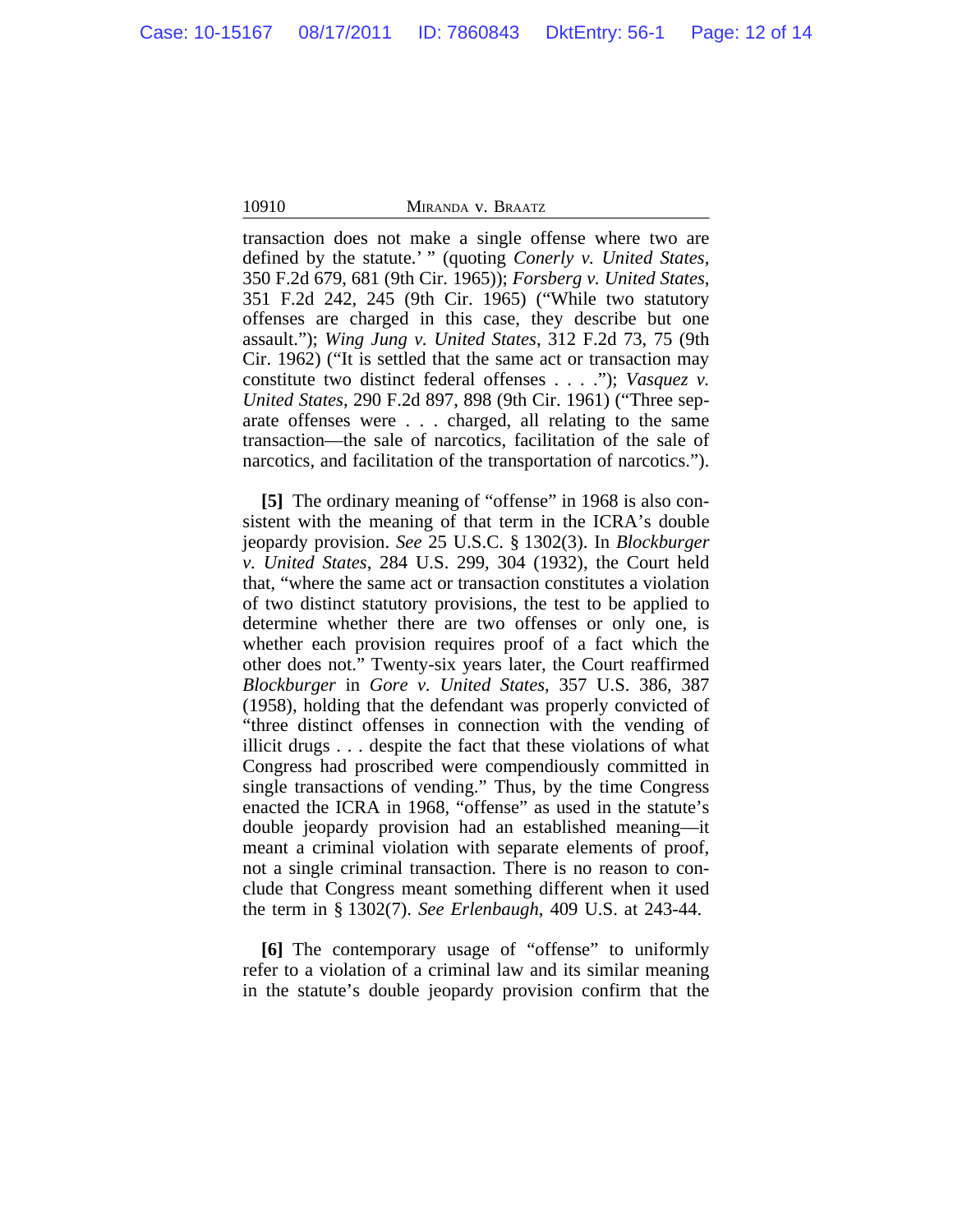phrase "any one offense" in § 1302(7) is not ambiguous. Section 1302(7)'s one-year sentencing cap for "any one offense" means that a tribal court may impose up to a one-year sentence for each violation of a criminal law. As it is undisputed that Petitioner committed multiple criminal violations, the district court erred in concluding that her 910-day sentence violated § 1302(7).

Petitioner provides no principled reason to conclude that "offense" was susceptible of multiple meanings in 1968. First, although Petitioner faults Respondents for "myopically focus- [ing]" on the term "offense," Petitioner fails to explain how the prefatory words "any one" affect the interpretation inquiry. "Any one" does not modify "offense" in any salient respect other than to indicate that  $\S 1302(7)$ 's sentencing cap applies to a single indiscriminate "offense," however "offense" is interpreted. *Cf.* 25 U.S.C. § 1302(e) (2011) (defining "offense" in statute containing phrase "any 1 offense").

Second, contrary to Petitioner's contention, *Bell v. United States*, 349 U.S. 81 (1955), does not illustrate that "close to the time of the ICRA's enactment, the Supreme Court found it natural to presume that a single 'transaction' constitutes a single 'offense' when construing a federal statute." The *Bell* Court held that "if Congress does not fix the punishment for a federal offense clearly and without ambiguity, doubt will be resolved against turning a single transaction into multiple offenses." 349 U.S. at 84. In the quoted passage, the Court used "offense" for its ordinary meaning—a violation of a criminal law. In fact, the very idea that a transaction *could* constitute "multiple offenses" supports the conclusion that "offense" means a discrete criminal violation. Moreover, Petitioner overlooks that, before the ICRA's enactment, the Court clarified that *Bell*'s rule of lenity does not apply to "separate offenses created by Congress at . . . different times," even if multiple offenses are committed in a single transaction. *Gore*, 357 U.S. at 391.